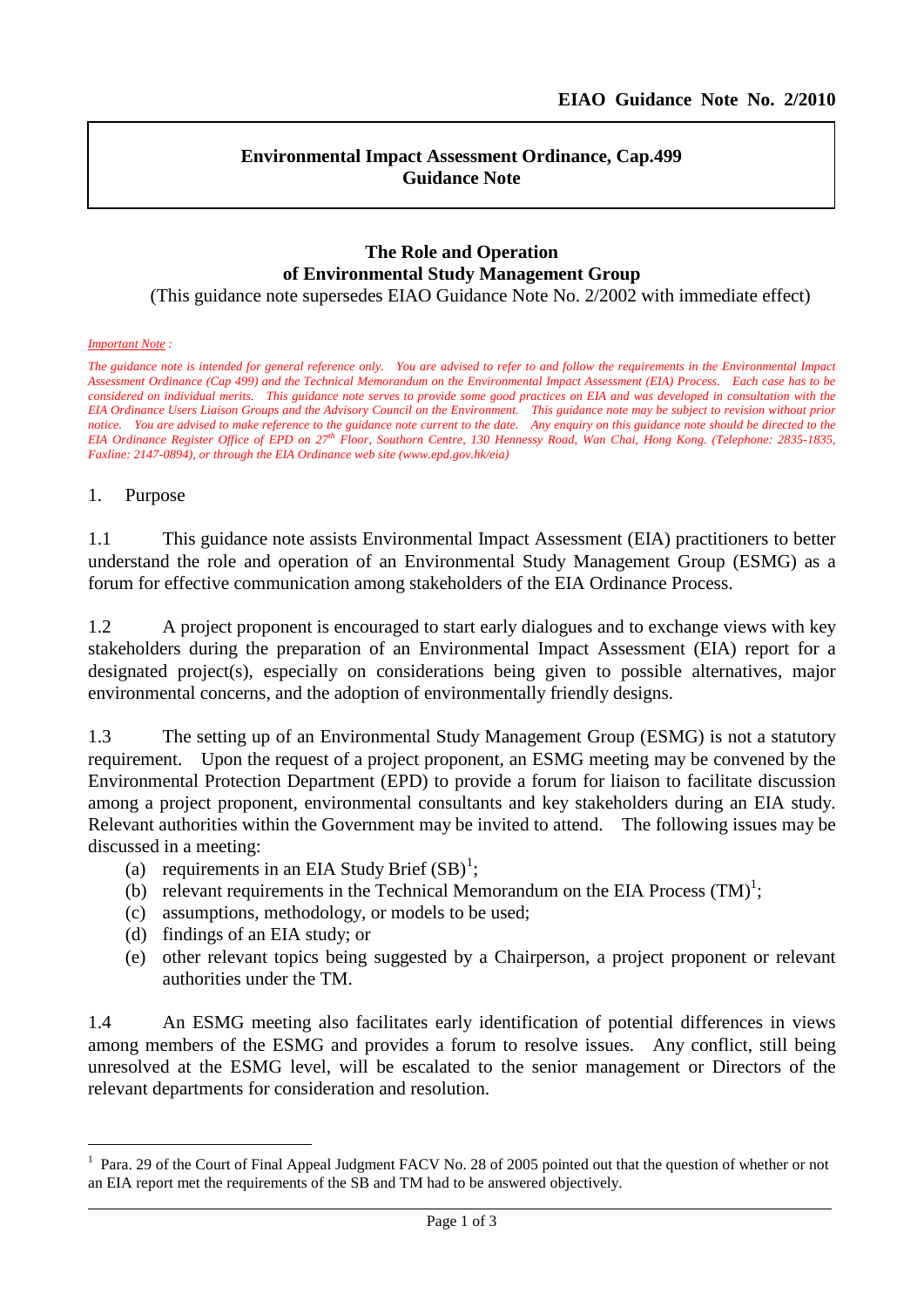# **2. Membership of an ESMG**

2.1 An ESMG meeting will normally be chaired by a Directorate Officer from the EPD, with members from a project proponent, environmental consultants (if any), relevant specialist groups in the EPD, and relevant authorities within the Government.

## **3. Arrangement for a Meeting**

3.1 To set up an EMSG meeting, a project proponent and/or environmental consultants should approach the subject officer (normally the Environmental Protection Officer or the Senior Environmental Protection Officer responsible for a designated project) in the Environmental Assessment Division of the EPD to schedule an appropriate time for a meeting. The EPD would endeavour to arrange a meeting within a month subject to the availability of representative ESMG members. At least one week in advance of a meeting, a project proponent should provide the EPD with a list of specific issues, and related paper(s)/report(s), which he/she intends to discuss or seek clarification at a meeting. This should form part of a meeting agenda being prepared by the EPD for distribution to relevant members for their early consideration and preparation.

# **4. Management of an ESMG**

4.1 A relevant directorate officer(s) from the EPD is responsible for chairing the ESMG meetings, overseeing the EIA process and resolving any issues of conflict. In general, the subject officers for a designated project in the Environmental Assessment Division of the EPD are the focal point for liaison with a project proponent and environmental consultants.

4.2 To facilitate the preparation of a meeting, relevant authorities and specialists are responsible for providing the subject officers with updated information and comments on the paper(s)/ report(s) being submitted by a project proponent. To avoid confusion and mis-understanding, no information flow should by-pass the subject officers or the project proponent.

## **5. Initiation of an ESMG**

5.1 The EPD encourages a project proponent to initiate an ESMG meeting as early as possible, even before the commencement of the statutory EIA process so that considerations of possible alternatives, major environmental concerns, and adoptions of environmentally friendly designs can be discussed.

## **ESMG meetings before Submission of EIA Report under EIAO**

5.2 An ESMG meeting, if being convened before the formal submissions of an EIA report under the EIA Ordinance, is to be conducted only on an administrative and advisory basis so as to help a project proponent to understand requirements under the EIA Ordinance. The discussion and liaison at a meeting shall not in any case absolve the responsibilities of a project proponent in the EIA Ordinance. Any formal submissions by a project proponent under the Ordinance shall be handled in accordance with the procedures and requirements in the EIA Ordinance and the TM. The priority of officers in EPD and other relevant authorities would be given to those applications or reports formally submitted under the Ordinance.

l